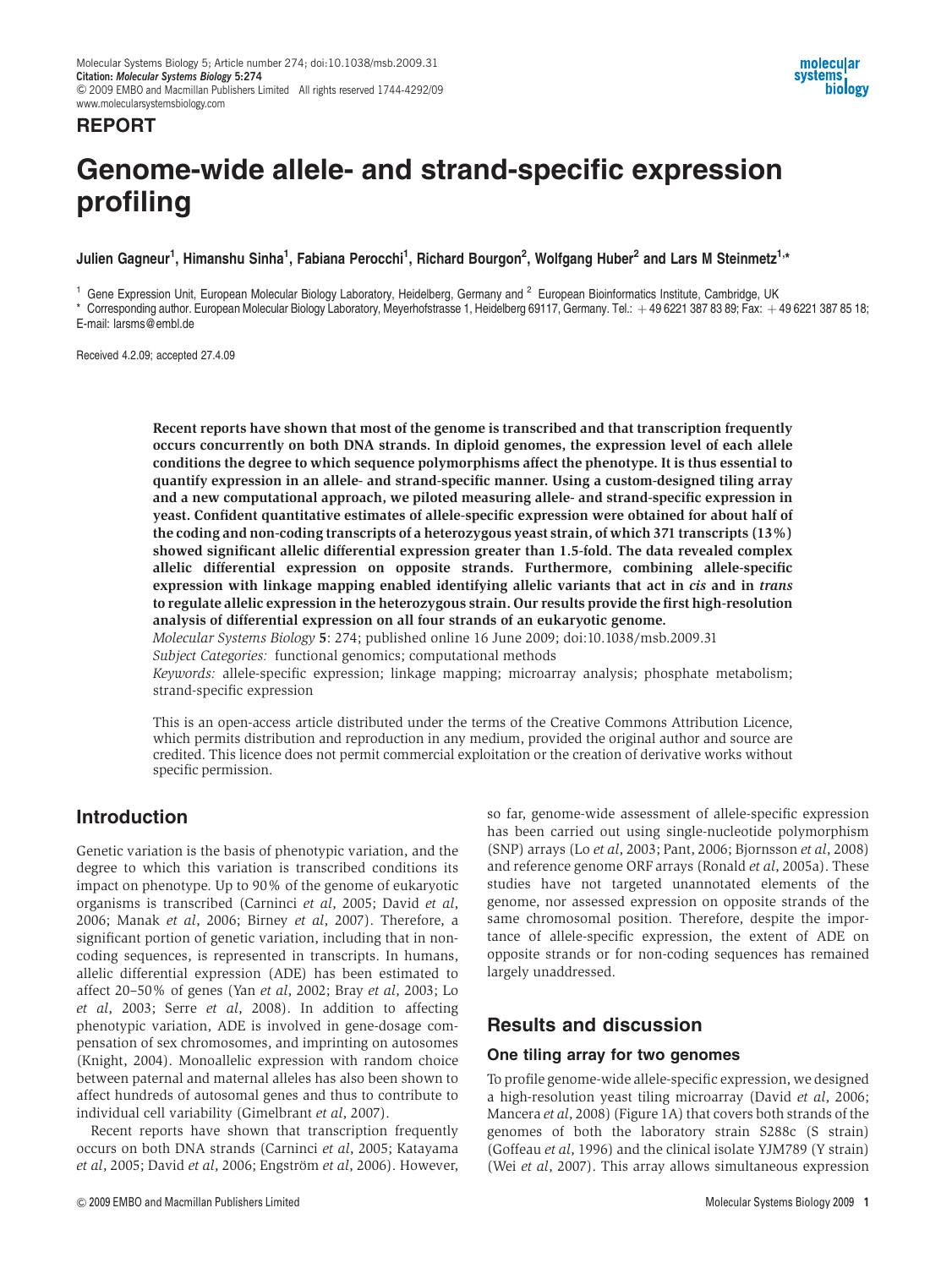Genome-wide allele- and strand-specific expression J Gagneur et al



Figure 1 Measuring allelic expression on a tiling array. (A) The array contains 25-mer probes (black and blue) that tile both strands of the genome of S288c with a probe offset of 8 bp and a 4-bp shift between the two strands. The array also contains probes (red) complementary to the YJM789 sequence for polymorphic regions, as shown here for a SNP marked by an asterisk. (B) Modeling the hybridization intensity. Consider a two-allelic transcript with two indels and one SNP as shown in the lower part. The S allele is at expression level  $h_S$  and the Y allele at  $h_Y$ . Hybridization intensities of the common probes are ideally expected to be proportional to the sum of the two expression levels. Intensities measured for the probes specific to the S or Y alleles are expected to be proportional to their expression levels,  $h_S$  or  $h_Y$ , respectively. Owing to cross-hybridization, probes with sequence highly similar to the other allele yield higher intensities (shown here for a SNP). These properties are modeled in equation (1) (Materials and methods). (C) Inferred expression level of transcripts in the mixture series. The circles show inferred expression levels for the S allele (blue) and the Y allele (red). Dotted lines mark linear regression. The quality, in terms of both linear behavior and monoallelic calls, improves when moving from ZSP1 with only two centered specific probes (CSPs) to the antisense of PHO5 with 20 CSPs. (D) Monoallelic calls and linearity of the method. Boxplots of the ratios of inferred expression level of the absent allele over the present allele as a function of the number CSPs (top). In these parental samples, the true value is known to be 0 and the ratio is expected to tend to 0 with increasing CSPs. Boxplots of the  $r^2$  coefficient of the linear fit for expressed alleles as a function of the number CSPs (bottom). Perfect linearity should give r of 1. (E) Comparison of allelic expression ratios from tiling array and sequencing traces. For 21 transcripts (see supplementary table VII), allelic expression ratios inferred from tiling array analysis (X-axis, log scale) plotted against allelic expression ratios inferred from sequencing traces (Y-axis, log scale). The  $y=x$ line (gray) is provided as a reference.

profiling of allelic variants in a heterozygous hybrid strain (designated as Y/S) for coding and non-coding transcripts and in a strand-specific manner. The array tiles both strands of the S genome using 25-mer oligonucleotide probes with 8-bp offset and includes probes matching strain Y at positions of polymorphisms (Figure 1A). Out of the 2.8 million perfect match probes on the array, 86% are common to both genomes, whereas 10 and 4% are specific to S and Y strains, respectively, at insertions, deletions or single-nucleotide polymorphisms.

We hybridized cDNA from the heterozygous Y/S and from the homozygous S and Y strains grown in rich media (YPD). Strand specificity during sample preparation was maintained by inclusion of actinomycin D during reverse transcription to prevent spurious synthesis of second-strand cDNA (Perocchi et al, 2007). A segmentation algorithm (Huber et al, 2006) was applied to identify transcripts expressed in any of the three strains. In addition to annotated transcripts (e.g., coding genes, tRNAs, snoRNAs), we identified 359 unannotated transcripts, i.e., they do not match any current feature in the SGD database (http://www.yeastgenome.org). Most, if not all, of these unannotated transcripts, are probably non-coding (David et al, 2006; Xu et al, 2009). The unannotated transcripts consisted of 163 intergenic transcripts and 196 transcripts, which were overlapping annotated genes in antisense orientation. Out of these, 21 intergenic and 21 antisense transcripts were expressed in strain S and not in Y, while 16 intergenic and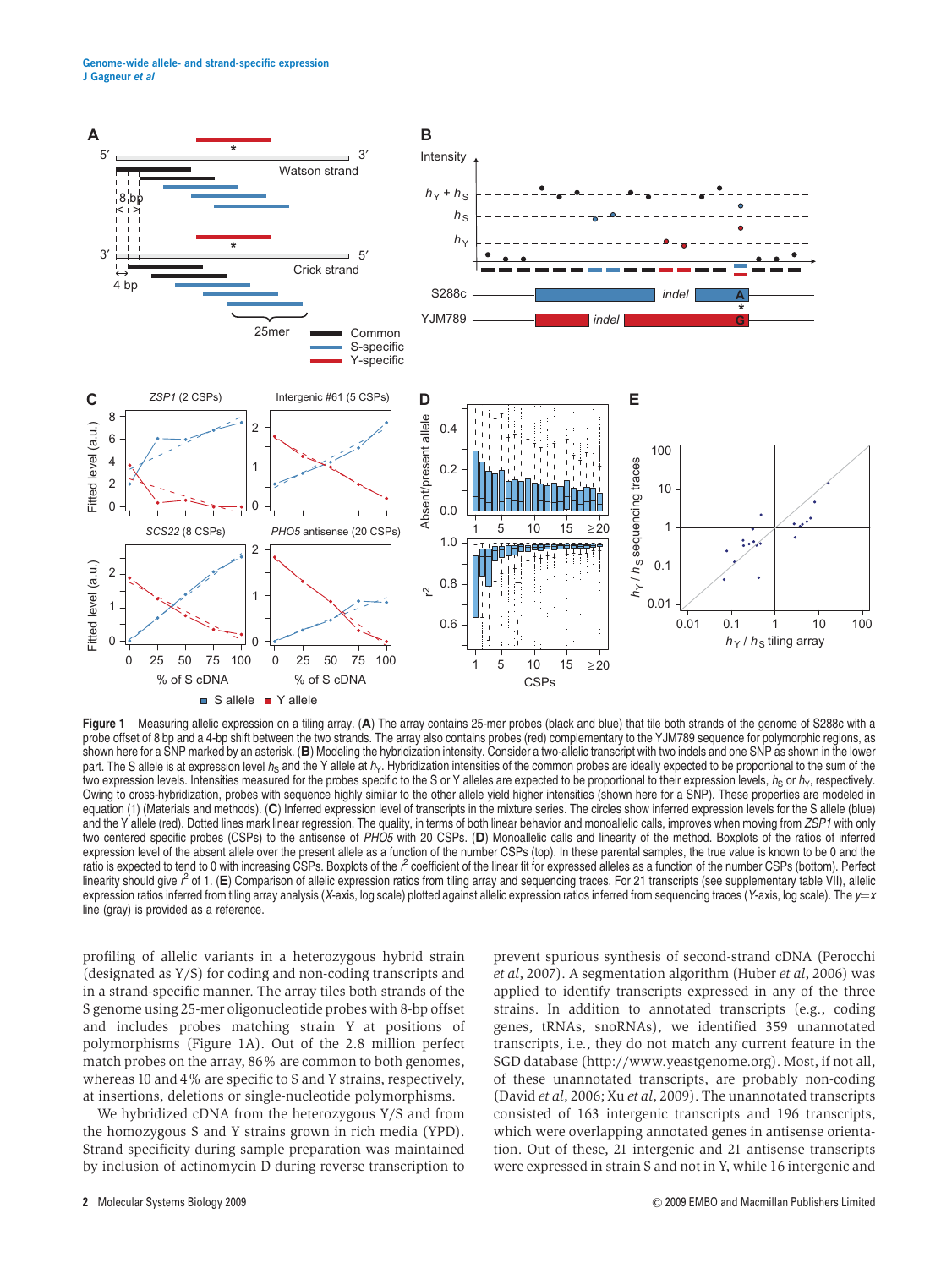35 antisense transcripts were expressed in Y and not in S. Only three unannotated transcripts were specific to the hybrid. Thus, most of the unannotated transcripts (64%) seem to be expressed in both of the evolutionarily distant S and Y strains (Wei et al, 2007), suggesting that, despite their low conservation at the sequence level (David et al, 2006), the transcription of these unannotated sequences is conserved.

## Quantitative estimation of allele-specific expression

Accurate estimation of allele-specific expression was achieved by using both specific and common probes, with the intensities of the latter reflecting the total expression of the two alleles (Figure 1B). One main challenge was accounting for off-target effects. Part of contribution toward hybridization signal of allele-specific probes comes from their cross-hybridization with transcripts of the other allele (Figure 1B). Indeed, in most cases, allele-specific probes have only one nucleotide mismatch with the other allele and show significant hybridization with it. Not accounting for this effect would lead to biased estimation of allele-specific expression levels. This off-target effect was accounted for by modeling the probe intensities as noisy observations of weighted sums of the two allelic levels (equation (1)). The weights represent the affinities of the probe with respect to each allele. They are equal for common probes and can differ for specific probes, none being a priori negligible. Hybridizations of genomic DNA yielded estimates of relative affinities by providing a nominally uniform concentration along the genome (David et al, 2006). Allele expression levels and probe affinities in our non-linear, heteroscedastic model were inferred using iterative weighted least squares (see Materials and methods). Confidence intervals were obtained by bootstrap re-sampling of the residuals.

Although our tiling array targets both genomes, this is not a prerequisite for the algorithm. The method can incorporate heterozygous genomic DNA if available. It also works for experimental designs that produce cDNA samples from heterozygous strains only or in combinations with homozygous cDNA samples (Supplementary information). Our R package, allelicTxn (available at http://steinmetzlab.embl.de/ allelic and in Supplementary information), supports these extensions.

To validate our method, we hybridized cDNA mixtures from homozygous S and Y strains in varying proportions: 0:1, 1:3, 1:1, 3:1 and 1:0. The method was expected to first correctly report monoallelic expression in the 0:1 and 1:0 cDNA samples, and second, to estimate the expression level of each allele in linear relationship with its dilution ratio. As the number of centered specific probes (CSP, probes which interrogate polymorphisms within  $\pm 4$  bp of their central base, see Materials and methods) per allele increased, the accuracy of monoallelic calls as well as the linearity of the relation between inferred and actual log ratios improved (Figure 1C). When the algorithm was run on the 0:1 cDNA samples, an expression ratio close to  $0$  (<0.15) could be inferred for more than 83% of the 5404 expressed alleles with at least eight CSPs (Figure 1D, upper panel). In addition, the inferred cDNA levels

showed an accurate linear relationship with dilution ratios (linear regression,  $r^2 > 0.90$ ) for more than 96% of these 5404 alleles (Figure 1D, lower panel).

Furthermore, the sensitivity of the method at different degrees of ADE was evaluated. We considered transcripts with both alleles expressed and with eight CSPs or more. For 81% of the transcripts with more than two-fold difference in expression between the parental strains (142 out of 176), and for 51% (289 out of 570) of transcripts with more than 1.5-fold difference, significant ADE was detected in the 1:1 mixture when using a P-value threshold of 0.01. Altogether, these results show that the method can accurately measure allelespecific expression quantitatively for transcripts with a sufficient number of CSPs and detect imbalanced allelic expression levels down to 1.5-fold at a sensitivity of 51%.

## Transcriptome profile on all four strands

Applying our method to the three biological replicates of the Y/S heterozygous hybrid, we obtained allele- and strandspecific expression estimates for 5069 transcripts with at least one specific probe (Figure 2A), of which we considered 2914 (57%) to be confident because they had at least eight CSPs. Allelic expression levels for all transcripts including significance estimates for differential expression between alleles are provided in Supplementary Table I and on our website http:// steinmetzlab.embl.de/allelic. In total, 454 transcripts showed significant ADE at a false discovery rate (FDR) of 0.05. Among them, 44 transcripts were unannotated (19 antisense and 25 intergenic transcripts). Overall, 371 (82%) of the 454 transcripts showed at least a 1.5-fold difference in allelic expression (Supplementary Figure S1).

For experimental validation, 24 transcripts with significant ADE (FDR  $<$  0.05) were selected (15 ORFs, three antisense and six intergenic transcripts). These transcripts spanned a range of expression levels (from the 4th to 82nd percentiles of expressed transcripts) and allelic expression ratios (from 2.1 to 16 fold). We used a method based on sequencing (Ge et al, 2005), which estimated allelic expression ratios from relative peak intensities at SNP positions in cDNA-sequence traces. This method yielded informative data for 21 transcripts (see Materials and methods). Allelic ratios inferred by sequencing agreed well over the range of tested ratios with the arraybased estimates (Figure 1E, Pearson's correlation= $0.8$ , *P*-value=3.1  $\times$  10<sup>-5</sup>).

Having accurate measurements for allele-specific expression of transcripts on each strand, we compared ADE between strands to identify instances of complex expression regulation. Transcription on opposite strands can mediate regulatory interactions (Hongay et al, 2006; Camblong et al, 2007; Uhler et al, 2007). Expression analysis in the hybrid strain showed 196 pairs of expressed transcripts overlapping on opposite strands (sense–antisense pairs, Supplementary Table II). Out of these, 83 pairs contained 8 CSPs or more for both transcripts and yielded confident estimates of transcript abundance. Among them, 36 showed significant ADE (FDR  $< 0.05$ , fold change  $>1.5$ ) for either the sense or the antisense transcript, and two pairs showed significant ADE for both (Figure 2B). The first, FET4, has a symmetric allele-specific expression pattern: the Y-alleles for both the antisense and the sense are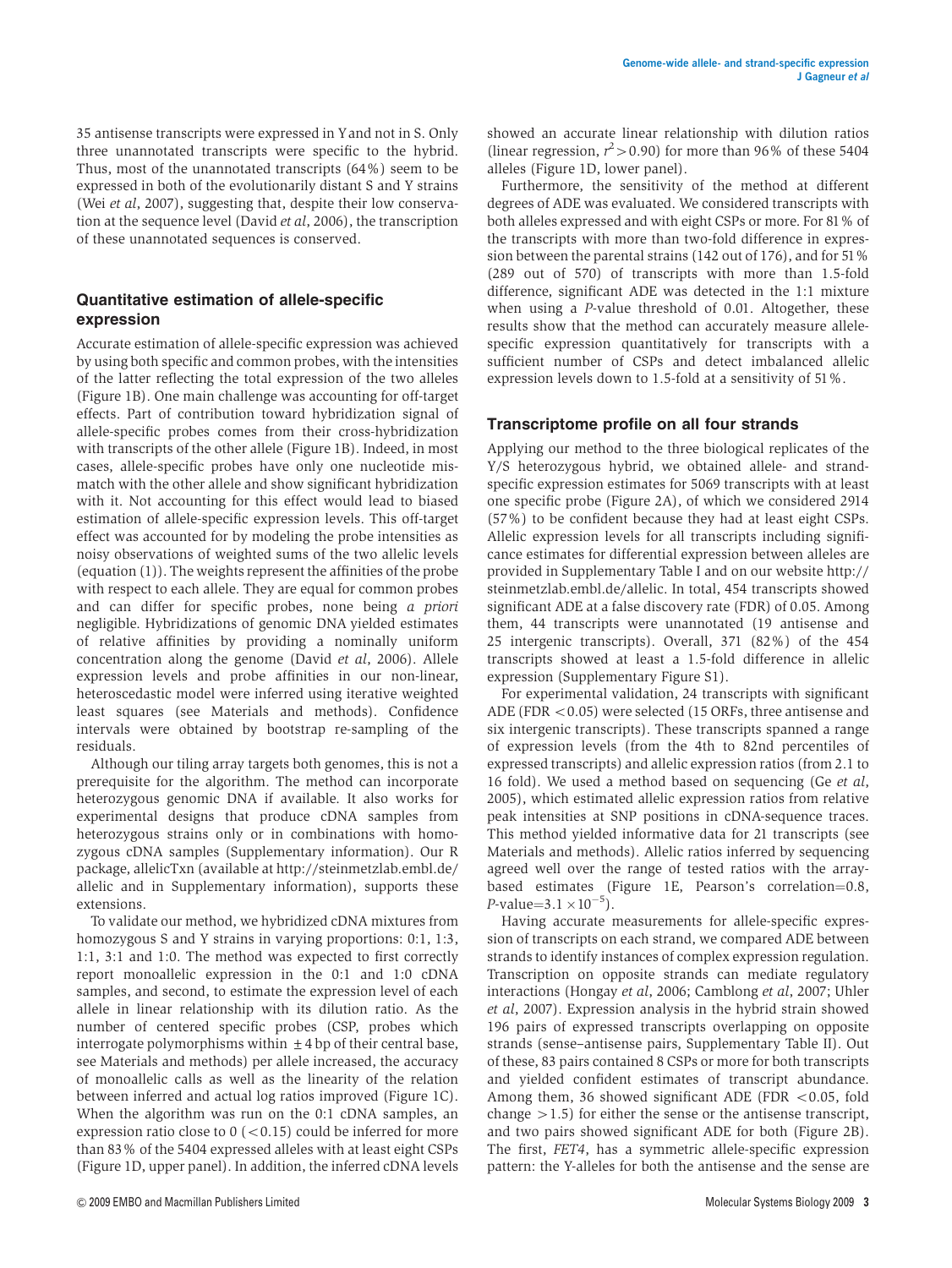

Figure 2 Expression profiles across four strands of a diploid genome. (A) Expression levels of all transcripts are shown as colored rectangles positioned with their coordinates on either of the four strands (Y or S, Watson or Crick). One region on chromosome VII is enlarged in the inset. Data shown in this figure are available in supplementary table I. (B) Allele-specific expression of sense–antisense transcript pairs. Scatter plot of allelic expression ratios (center panel) for sense (X-axis, log scale) versus antisense (Y-axis, log scale). Dotted blue lines show 1.5-fold expression differences. Pairs mentioned in the text are labeled and highlighted (bold dots). Allelic expression measurements of three sense-antisense pairs (bar plots) show instances of significant ADE (FDR  $<$  0.05) for an anti-correlated pair (DAP2), a correlated pair, (FET4), and a pair with strong antisense ADE but no difference in sense expression levels (PHO81).

less expressed than the S-alleles. The second, DAP2, has an anti-symmetric allele-specific expression pattern: one of the two homologous chromosomes expresses strongly the sense transcript and weakly the antisense transcript, whereas the other chromosome shows the opposite pattern. One pair, PHO81, showed significant ADE for the antisense transcript whereas the sense transcript showed no strong ADE (95% CI of S-allele level: [0.44, 0.52], and Y-allele: [0.46, 0.55]) (Figure 2B).

Hence, our strand-specific method allows assessing allelespecific expression for transcripts overlapping one another on opposite strands. As such sense–antisense pairs can show asymmetric expression patterns (e.g., one expressed and the other not), the two distinct expression levels would have been

confounded if strand specificity had not been taken into account. As most earlier approaches have confounded strandedness, either intentionally through the preparation of double-stranded cDNA or unintentionally through sample preparation artifacts (Perocchi et al, 2007), such confounding is a property of existing microarray datasets and is a limitation for their interpretation.

## ADE correlates with polymorphism density in promoters

ADE is a consequence of cis-regulatory variation, which by definition, acts on the allele of the same chromosome (Knight,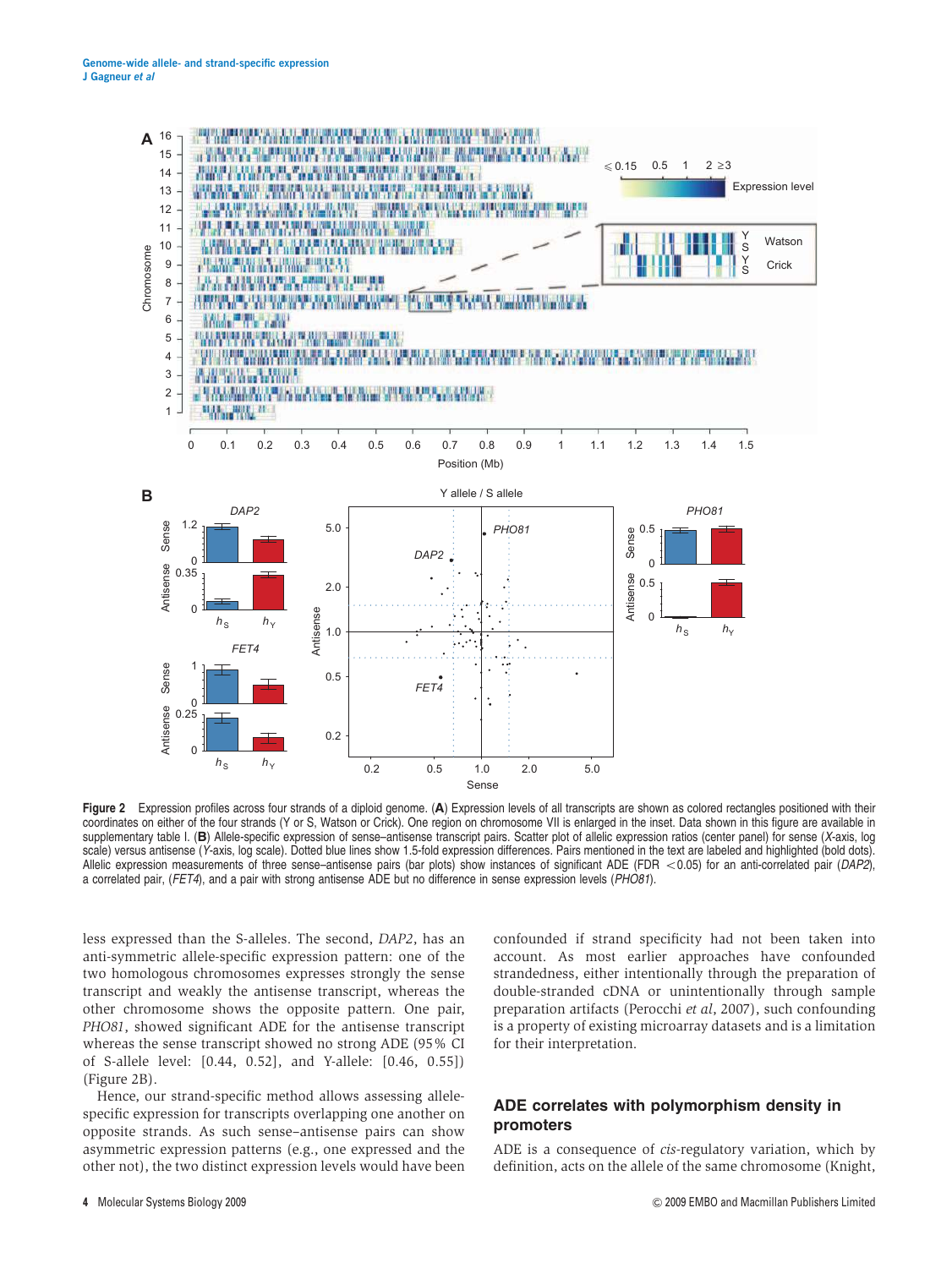2006; Rockman and Kruglyak, 2006). In yeast, local regulatory polymorphisms have been shown to predominantly consist of cis-regulatory polymorphisms and to be enriched in promoter and 3'-UTR regions of transcripts (Ronald et al, 2005b). Although a single functional polymorphism might suffice to affect the regulation of a transcript, the higher the density of polymorphisms in a region, the more likely it is that one or more of them have a regulatory impact. To determine whether ADE depends on sequence variation within promoters, we tested the association between ADE and polymorphism density in promoter regions. We measured the degree of differential expression between the two alleles of a transcript by using the ADE coefficient, which ranges between 0 and 1 (Materials and methods). A value of 0 for the coefficient indicates no ADE, whereas 1 indicates monoallelic expression. Across the 2914 confident transcripts, ADE significantly correlated with polymorphism density in promoter regions (defined as the 500-bp interval upstream from the transcription start site) (Kendall's tau test, P-value= $4 \times 10^{-5}$ , Supplementary Figure S2).

A striking example of a region with high ADE lies on chromosome I covering the DUP240 gene family, which is one of the most polymorphic regions between S288c and YJM789 (Wei et al, 2007). Without exception, all DUP240 genes in this region (UIP3, YAR028W, YAR029W, PRM9 and MST28) showed significant ADE (FDR  $<$  0.05, Supplementary Figure S2, inset). These data indicate that sequence variation in the promoter regions is probably a strong contributor to ADE.

## Dissecting cis- and trans-regulatory variations

As opposed to cis-regulatory variants, which act on the allele of the same chromosome, trans-regulatory variants act on both alleles. The relative contribution of cis- versus trans-regulation can be assessed by comparing ADE in a hybrid strain to the gene-level differential expression between the homozygous parents (Wittkopp et al, 2004). It can be measured as the ratio of cis-regulatory divergence to the total regulatory divergence (Materials and methods and Wittkopp et al, 2008). Among the 455 transcripts with at least 1.5-fold expression difference between the S and the Y strains and confident ADE estimates, 205 were classified as mainly trans (proportion of cis effects  $\langle 1/3 \rangle$  and 144 as mainly *cis* (proportion of *cis*-effects  $>2/3$ ), with a median proportion of cis effects being 0.40 (Supplementary Table I and Supplementary Figure S3). Hence, we observed a slight preponderance for trans-regulatory effects, similar to a study of 40 differentially expressed genes between BY4741 (an S288c descendant) and RM11-1a in which transregulation was also reported to have a major contribution (Wang et al, 2007).

Although cis-acting variants are mostly gene specific, transacting differences probably affect the level of several downstream genes. To identify which of the transcriptional programs are under the control of trans-regulatory variants in the hybrid, we considered transcription factor (TF) target sets and tested them for enrichment in genes differentially expressed between S and Y (FDR <  $0.05$ , fold change > 1.5) removing the 144 transcripts whose differential expression is mainly attributed to cis-effects. Using a comprehensive regulatory network integrating ChIP-chip data and TF binding

site predictions (MacIsaac et al, 2006), target sets for 17 TFs showed significant enrichment (Fisher's exact test, FDR  $<$  0.05, Supplementary Table III). Notably, failing to remove the 144 transcripts with mainly cis-effects leads to lower significance levels and to a smaller number of TFs identified (13 instead of 17). Thus, taking allele-specific expression into account increases the power of this analysis. One of the TFs identified was Hap1, an activator of nuclear-encoded mitochondrial genes that is known to be defective in S288c (Gaisne et al, 1999); another was Pho4, an activator of the PHO pathway (Oshima, 1997). Analysis of an extensive list of PHOpathway genes (Supplementary Table IV) showed differential expression between the parental strains for 15 out of 32 genes of this pathway (FDR  $< 0.05$ , fold change  $> 1.5$ ). All 15 genes, except for the low-affinity phosphate transporter PHO87, are highly expressed in S strain and expressed at low levels in both Y and the hybrid strains, reflecting that the PHO pathway is upregulated in the S strain and down-regulated in Y and the hybrid strains.

## PHO84-Y allele dominantly represses the PHO pathway in rich media

To identify trans-acting factors causative for the differential expression of the PHO pathway, we carried out linkage mapping using a collection of 184 meiotic Y/S segregants genotyped at 55 987 markers (Mancera et al, 2008). Resistance to arsenate, a toxic analog of phosphate, was used to assay PHO-pathway activity (Wykoff et al, 2007). Profiling of the segregants showed a Mendelian segregation of the arsenateresistance phenotype (Supplementary Table V). The relative risk factor peaks at a distinct genomic location, centered on PHO84 (Figure 3A). Two reciprocal hemizygous strains in the hybrid background (Steinmetz et al, 2002) were then constructed, in which either the S allele or the Y allele of PHO84 was deleted. The hemizygous strains carrying only the S allele of PHO84 recapitulated the S phenotype—being resistant to arsenate (Supplementary Figure S4) and showing high expression of the PHO pathway (Figure 3B)—while the strain carrying only the Y allele of PHO84 showed the phenotype of the Y and hybrid strains. These results confirm that PHO84 is the causative trans-acting factor, which exerts its effect on both S and Y alleles in the hybrid. PHO84 encodes a high-affinity inorganic phosphate transporter in the plasma membrane. The non-conservative amino-acid substitution at position 259 from leucine in S to proline in Y (a common variant) has been linked to polychlorinated phenol resistance and is probably essential for protein function (Perlstein et al, 2007). This interpretation is consistent with arsenate resistance in the S strains, as these cells would be deficient in arsenate uptake. Moreover, the PHO pathway is upregulated in PHO84 knockout strains (Wykoff et al, 2007) because of positive feedback. Hence, a loss-of-function PHO84-S allele also explains the high expression of the PHO-pathway genes.

## Conclusion

By assessing expression using a tiling array that contains probes targeting polymorphisms, we were able to estimate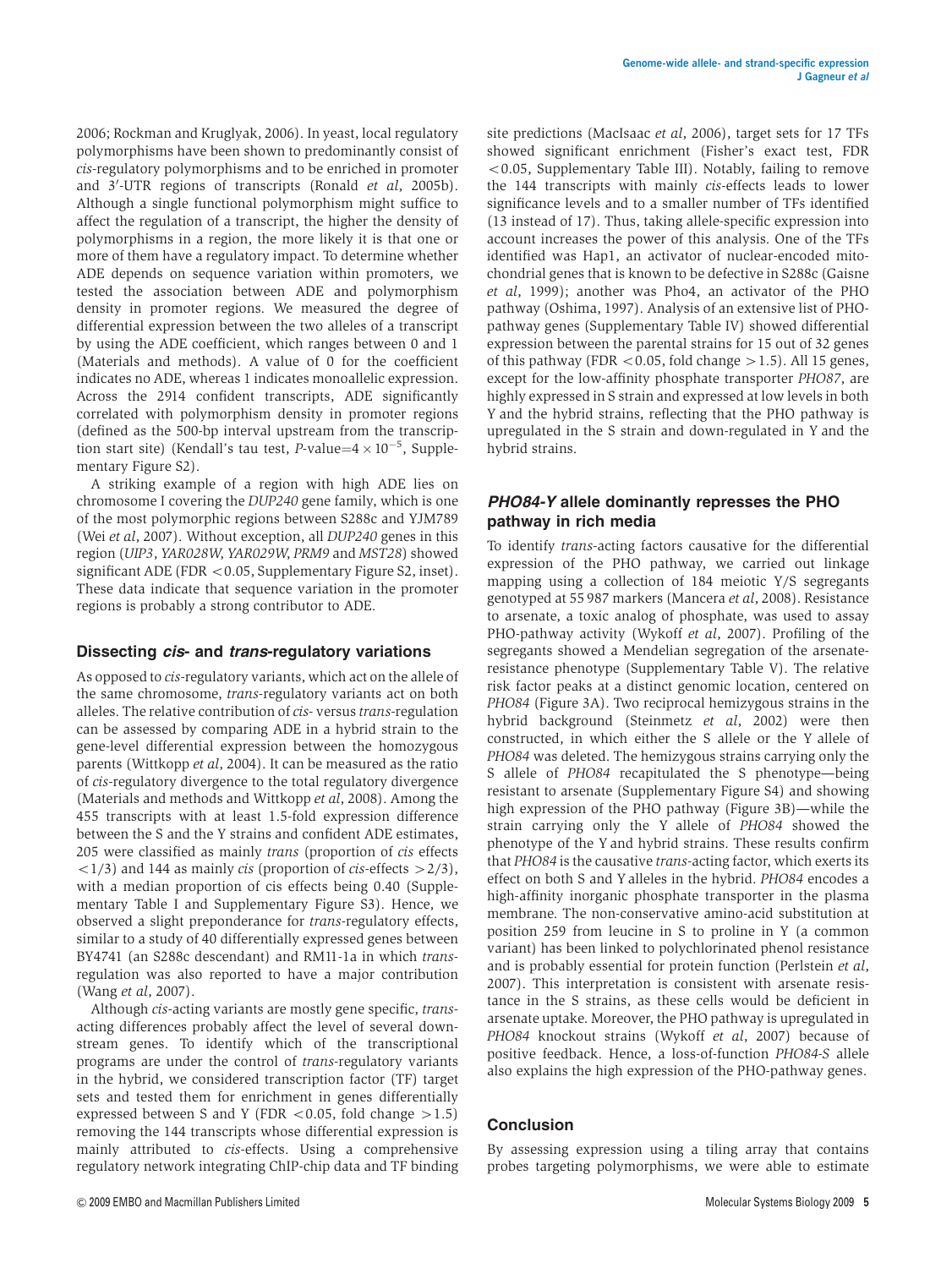

Figure 3 The genetic basis of trans-regulation of the PHO pathway in the hybrid. (A) Linkage mapping. Relative risk of arsenate resistance for segregants carrying the S allele compared with the Y allele, plotted for markers across a 20-kb region on chromosome XIII around PHO84. (B) Scatter plot of transcript expression levels for the hybrid strain carrying the PHO84-S allele only (X-axis, log scale) versus the hybrid strain carrying the PHO84-Y allele only (Y-axis, log scale). Dotted lines show fold differences of 1.2 (gray) and 1.5 (blue). The majority of the PHO pathway genes (red dots) show differential expression between the two strains showing that the Y allele acts dominantly in the hybrid to repress the PHO pathway.

genome-wide allele-specific and strand-specific expression variation. We have shown using the PHO pathway as an example that integrating allele-specific expression with linkage mapping enables dissecting the genetic variants that act in cis and trans to regulate allelic expression in a diploid organism. Our computational method is versatile and can be applied to other microarray designs, as long as they contain probes overlapping polymorphic positions of transcripts. Importantly, our method is strand-specific and allows assessing allele-specific expression for transcripts overlapping one another on both strands. As such sense–antisense pairs can show asymmetric expression patterns (e.g., one expressed and the other not), the two distinct expression levels would have been confounded if strand specificity had not been taken into account. Altogether, our data show the importance of assessing transcription on all four strands of a diploid genome. As expression analysis by new sequencing technologies becomes more routine and less expensive, we expect that this expanded view of transcription will become increasingly common.

# Materials and methods

#### Genome sequence and annotation

Sequence and feature files (.gff files) for the S288c genome were obtained from the Saccharomyces Genome Database (http:// www.yeastgenome.org) on 7 March 2007. The sequence for YJM789 was obtained from Wei et al (2007) and aligned to the S288c genome using the procedure described by Wei et al (2007).

#### Microarray data

Microarray data are available at ArrayExpress (http://www.ebi.ac.uk/ microarray-as/ae/). The cDNA hybridizations are available under accession number E-TABM-569 and the array design is available under A-AFFY-116. We have also used genomic DNA hybridizations from Mancera et al (2008) (accession number E-TABM-470). See Supplementary information for details.

#### Array design

We designed a custom Affymetrix tiling array (product no. 520055) with a total of  $\sim$  6.5 million probes (25-mers) including perfect match and mismatch probes. The probes tile both strands of the S288c genome at a resolution of 8 bp, with a shift between the strands of 4 bp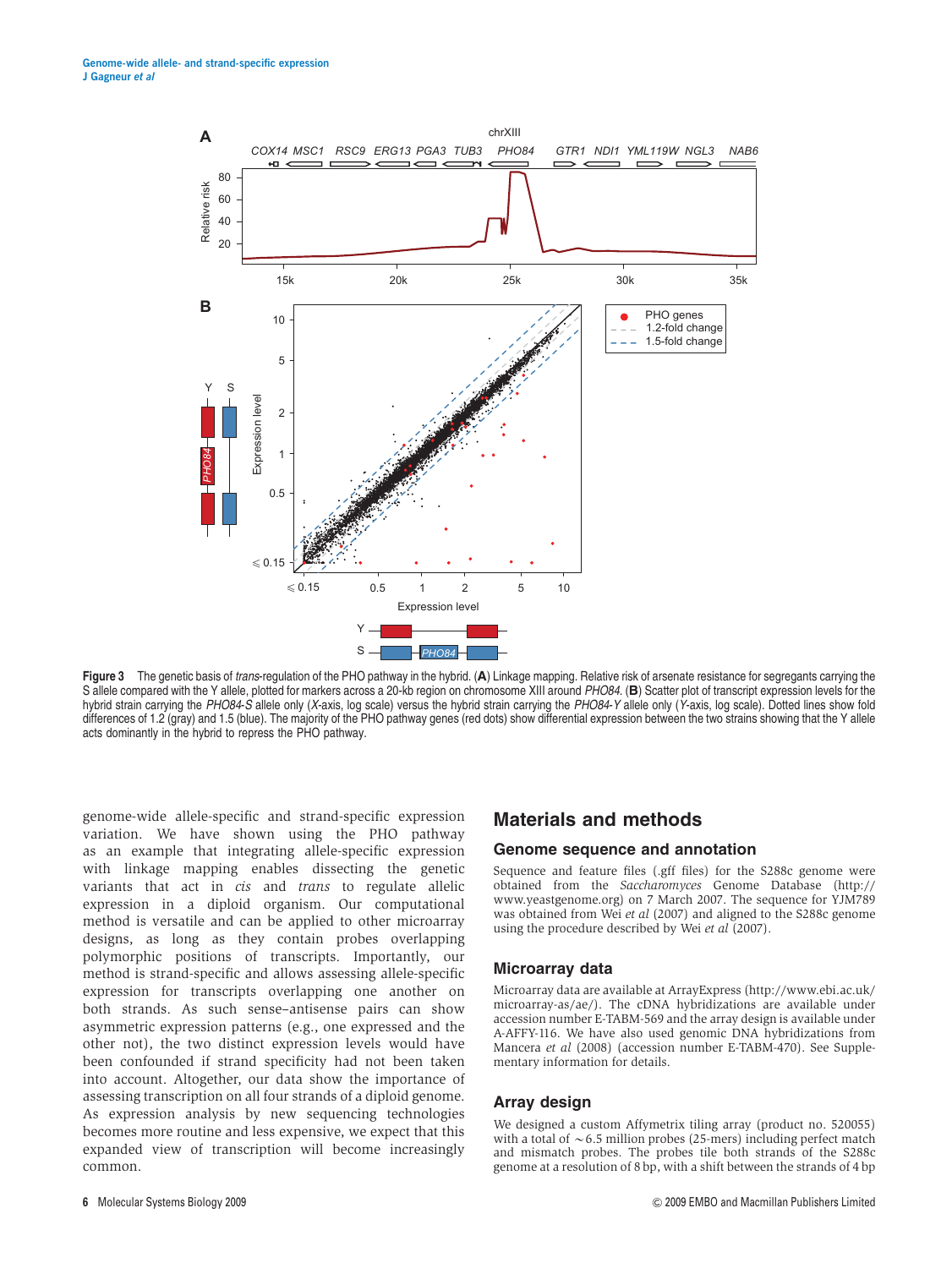(David *et al.* 2006). The array also includes  $\sim 106000$  probes complementary to the YJM789 genome (Wei et al, 2007) at positions of polymorphism between the strains. We also added 10 647 negativecontrol probes of randomly generated sequences with GC content ranging from 2 to 25 GCs.

#### Yeast strains and sample preparation

Laboratory and clinically derived S. cerevisiae strains used in this work were isogenic to S288c and YJM789 and were designated as 'S' and 'Y', respectively. Three independent heterozygous hybrid strains (designated as 'Y/S') were obtained by crossing Y and S strains. Reciprocal hemizygote strains for PHO84 alleles were constructed by crossing relevant Y and S background strains. Supplementary Table VI lists all strains used in this study.

Total RNA was extracted from yeast cultures grown at  $30^{\circ}$ C in YPD medium (2% peptone, 1% yeast extract and 2% dextrose) and processed for array hybridizations as described earlier (Perocchi et al, 2007). Importantly, to remove reverse transcription artifacts, firststrand cDNA was synthesized in the presence of  $6.25 \mu g/ml$ actinomycin D. As cDNA is chemically same as DNA, we did not expect any systematic differences between cDNA and genomic DNA labeling.

For making mixture series, cDNA from S and Y strains was mixed in the following proportions, according to mass: 0:1, 1:3, 1:1, 3:1 and 1:0.

#### Probe filtering and classification

Using the following procedure, we classified each probe as common, S-specific, Y-specific or control. Ungapped alignments of the probes to the S288c genome and the aligned portion of the YJM789 genome were produced using the software exonerate (Slater and Birney, 2005). We considered all perfect matches and near matches (up to two mismatches). A common probe has a unique perfect match to both parental genomes at the same alignment position and no near match. An S-specific probe has a unique perfect match and no further near matches to the S288c genome. It has no perfect match to the YJM789 genome and no near match to the YJM789 genome, except possibly at the same aligned position as its perfect match position in S288c. Y-specific probes were defined analogously. Specific probes whose match overlaps a polymorphism at  $\pm 4$  bp of its central base were called 'centered specific probes (CSP)'. Finally, we ensured that each negative control probe had neither a perfect nor a near match in either genome.

#### Normalization and background subtraction

Calibration of intensities between arrays was done using a variant of quantile normalization (Bolstad et al, 2003), as follows. The sets of cDNA and genomic DNA (gDNA) hybridizations were treated separately. As specific probes are expected to have different behavior depending on the strain, we restricted the quantile normalization to the set of common probes and used linear interpolation to normalize the intensities of the specific probes.

The background of cDNA hybridizations was subtracted as described earlier (Huber et al, 2006). Briefly, probes were binned into 10 groups according to their intensity level in the gDNA hybridizations. For each probe group and for each cDNA hybridization, probes falling outside annotated transcribed regions were used to estimate a background level. This level was then subtracted from the intensities of all probes within the group. To subtract the background of DNA hybridizations, we grouped probes by GC content. For each group and hybridization, we estimated the background level as the 10% trimmed mean of the negative control probes and subtracted it from all probes of the group.

#### New transcript identification and transcript probe sets

We ran a segmentation algorithm combining heterozygote cDNA hybridizations with parental cDNA hybridizations using the R package

'tilingArray' (Huber et al, 2006). Segmentation was carried out on the set of common probes, for which the assumption of a constant level across the transcript can be made. For each chromosome, the segmentation parameter S (number of segments) was set so that the average segment size was 1500 bp. Segments corresponding to unannotated transcripts were then categorized as unannotated intergenic or antisense as described earlier (David et al, 2006) ('intergenic' were termed 'isolated' in the earlier study). Segments with less than 20 probes were discarded. A subsequent manual inspection discarded six dubious antisense segments and recovered 10.

We subsequently inferred the expression of a transcript from the intensities of its probe set. We defined the probe set of a new transcript as the probes for which the match entirely falls within the boundaries of the segment. We defined the probe set of an annotated transcript as the probes whose match entirely falls within the boundaries of an annotated S288c exon.

#### Probe intensity model

We modeled  $y_{ij}$ , the normalized and background-subtracted intensity of probe  $i$  in hybridization  $j$ , as

$$
y_{ij} = \lambda_{1i}c_{1ij} + \lambda_{2i}c_{2ij} + \varepsilon_{ij}
$$
 (1)

where  $\lambda_{1i}$  and  $\lambda_{2i}$  are the affinities of the probe to its matches in each genome,  $c_{1ii}$  and  $c_{2ii}$  are the expression levels of the respective complementary sequences in the sample *j* and  $\varepsilon_{ij}$  are the errors. The affinities and the expression levels are non-negative real numbers expressed in arbitrary units. For common probes, we have  $\lambda_{1i} = \lambda_{2i}$ .

We considered five possible types of hybridization samples: genomic DNA (gDNA) of the two homozygous strains S and Y, their cDNA, and cDNA of the heterozygous Y/S. We set  $c_{ki}=2$  if sample j is homozygous genomic DNA of genome k. Moreover, we fixed  $c_{kji}=0$ if sample  $j$  is genomic DNA or cDNA of homozygous strain different from  $\hat{k}$ .

Following Rocke and Durbin (2001), we modeled the variance of the errors  $\varepsilon_{ii}$  as functions of the expected intensity  $I_{ii} = \lambda_{1i}c_{1ii} + \lambda_{2i}c_{2ii}$ :

$$
var(\varepsilon_{ij}) = \frac{1}{(\gamma b_j)^2} (1 + (a_j + b_j I_{ij}))^2
$$
 (2)

The coefficients  $a_j$ ,  $b_j$  and  $\gamma$  were inferred using the R package vsn (Huber et al, 2002) by treating the cDNA and the gDNA hybridization as two separate groups. We assumed the scaled errors  $\varepsilon'_{ij} = \varepsilon_{ij}/\sqrt{\text{var}(\varepsilon_{ij})}$  to be independent and identically distributed and of mean 0.

#### Least-squares regression

For the cDNA samples of each strain, we assumed a constant level of each allele across one transcript's probe set. The regression proceeds with each transcript separately using probes only of the transcript probe set.

We denoted  $p_1$  and  $p_2$  the nominal expression levels of the alleles in the homozygous strains,  $h_1$  and  $h_2$  the levels of each allele in the Y/S strain. From equation (1), We obtained a set of equations for all hybridizations  $\overline{j}$  and probes  $\overline{i}$  that depend on the hybridization sample types:

$$
y_{ij} = \begin{cases} 2\lambda_{1i} + \varepsilon_{ij} & S \text{ gDNA} \\ 2\lambda_{2i} + \varepsilon_{ij} & Y \text{ gDNA} \\ 2\lambda_{1i} \cdot p_1 + \varepsilon_{ij} & S \text{ cDNA} \\ 2\lambda_{2i} \cdot p_2 + \varepsilon_{ij} & Y \text{ cDNA} \\ \lambda_{1i} \cdot h_1 + \lambda_{2i} \cdot h_2 + \varepsilon_{ij} & Y/S \text{ cDNA} \end{cases}
$$
(3)

We fitted the model by weighted least squares. More precisely, we searched for a set of affinities and expression levels that minimizes the sum of squared scaled residuals:

$$
\min_{\lambda, \mathbf{p}, \mathbf{h}} F(\lambda, \mathbf{p}, \mathbf{h}) = \min_{\lambda, \mathbf{p}, \mathbf{h}} \sum_{i,j} w_{ij} \cdot \varepsilon_{ij}^2 \tag{4}
$$

subject to  $\lambda \geqslant 0$ ,  $p \geqslant 0$ ,  $h \geqslant 0$  and  $\lambda_{1i} = \lambda_{2i}$  for common probes, where the weights  $w_{ij} = 1/\overline{var(\epsilon_{ij})}$  were estimated by using equation (2).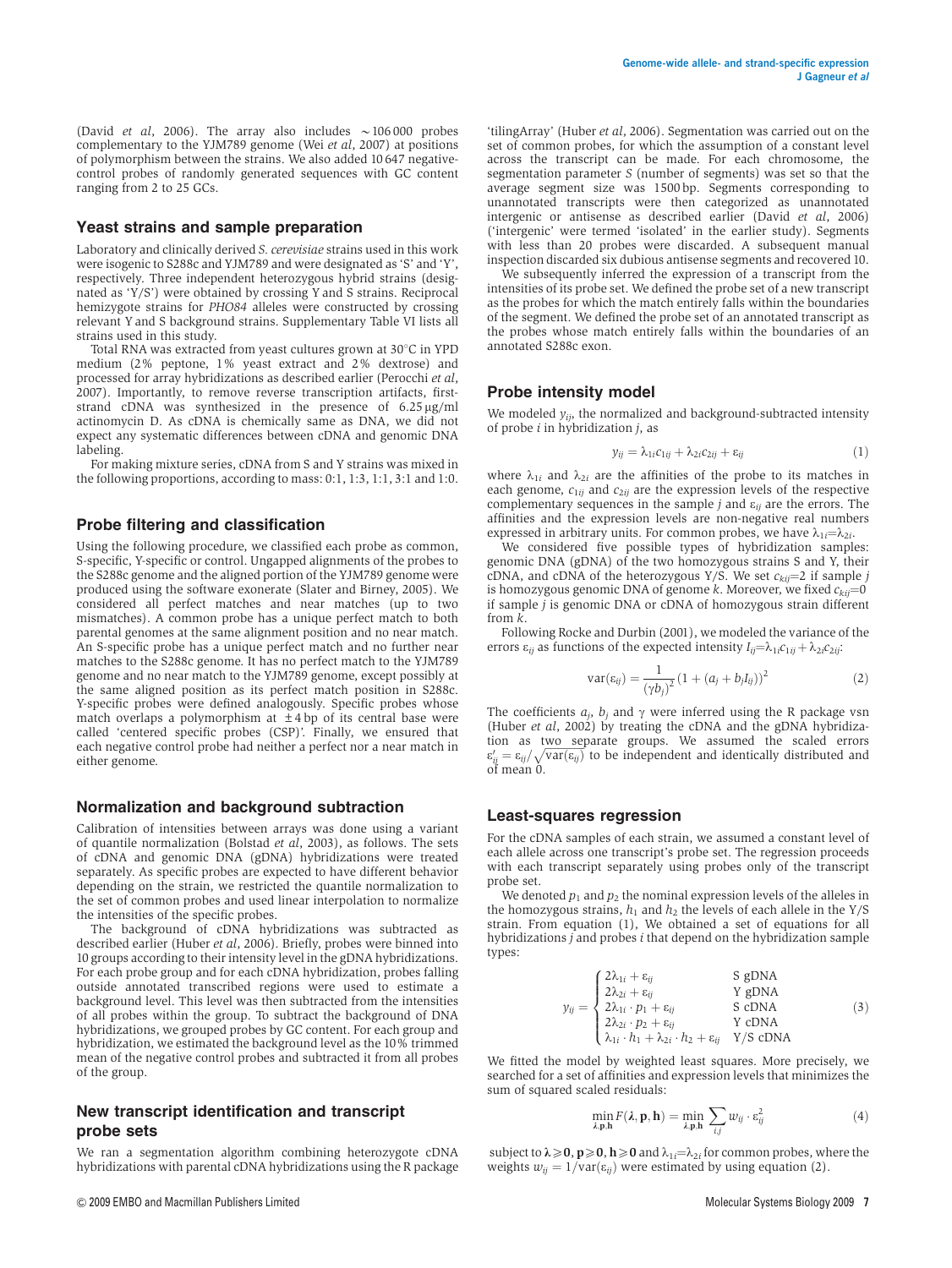We took advantage of the form of the model for the optimization procedure. Indeed, assuming fixed weights, the cost function is a sum of squared terms bilinear in  $\lambda$  and  $(p, h)$ . For a given expression-level vector  $(p, h)$ , there is a closed-form solution to the unique optimal affinity vector  $\lambda$  and vice versa. We thus devised a component-wise optimization algorithm that iteratively optimizes expression levels given affinities and reciprocally, updating the weights at each step using equation (2). We considered that the algorithm had converged, if all fitted expression levels of the last 2 iterations differ by less than a value corresponding to 10% of the background level, and stopped the algorithm if convergence did not occur before the 30th iteration.

#### Confidence intervals

We estimated confidence intervals per ORF probe set by resampling the scaled residuals with replacement. The regression results in fitted parameters and thus, according to the model, in an estimated intensity  $\hat{I}_{ij}$ , an estimated weight  $\hat{w_{ij}}$  and a scaled residual  $\varepsilon'{}_{ij}$  for each observed intensity:

$$
y_{ij} = \hat{I}_{ij} + \sqrt{\hat{w}_{ij}} \hat{\epsilon}'_{ij}
$$

We generated new synthetic data as noisy measurements of the fitted intensities:  $y_{ij}^* = \hat{I}_{ij} + \sqrt{\hat{w}_{ij}}\hat{e}_{\alpha(j)}^t$  where the function  $\sigma$  is a random sampling with replacement of the index pairs *ij*. We repeated this  $B=999$  times and obtained B estimates of the parameters. For all statistics of interest (expression level, allelic differential expression, etc.), 95% equi-tailed confidence intervals were estimated according to the non-parametric basic confidence limit as described in Davison and Hinkley (1997).

### P-values and false discovery rates

We estimated significance levels (*P*-values) by simulating data under the null hypothesis for the two following hypotheses:

- $\bullet$  H<sub>1</sub>: Levels in parent equal:  $p_1=p_2$
- $H_2$ : Levels in hybrid equal:  $h_1=h_2$

We fitted an appropriately constrained model for each probe set and for each hypothesis  $(p_1=p_2$  and  $h_1=h_2$ ). Similar to the procedure for estimating confidence intervals, we generated  $B=999$  new synthetic data as noisy measurements of those fitted intensities. Here again we sampled scaled residuals of the primary unconstrained fit, because they reflect the true noise better than those of the constrained fits. On each simulated dataset, we performed an unconstrained regression. For each hypothesis respectively, we considered the T-statistic.

The P-value is then approximated by

$$
p = \frac{1 + \#\{t_i^* \ge t\}}{B + 1}
$$

where *t* is the statistic value for the primary, unconstrained fit and  $t_i^*$ ,  $I=1, ..., B$  are the bootstrap statistic values (Davison and Hinkley, 1997).

Treating each hypothesis  $H_1$  and  $H_2$  separately, q-values, i.e. false discovery rates (FDR), were obtained using the R package qvalue (Storey and Tibshirani, 2003) with default parameters.

## Sequence validation of differentially expressed transcripts

Quantitative estimates of allelic expression ratios by sequencing were obtained using the method described by Ge et al (2005). Primers (Supplementary Table VII) were synthesized such that they spanned multiple SNPs between the two alleles of a transcript. From two independent Y/S strains, XHS768 and XHS769, cDNA was synthesized using random hexamers and PCR was carried out on the resulting cDNA for sequence analysis. PCR products using the same primers on genomic DNA of a Y/S strain, XHS768, was used to provide reference traces in situation of 1:1 allelic concentrations. The resulting sequence traces were analyzed with the software PeakPicker (Ge et al, 2005), which estimates allelic expression ratios from relative peak heights at

SNP positions. We calculated the allelic ratios of transcripts as the median over all SNPs and traces (Supplementary Table VII). Out of the 24 transcripts tested, one (HOP1) did not confirm polymorphic positions in the genomic DNA. Two others (ICL2 and YDL237W) were rejected from further analysis for having ratio estimates derived from less than two SNPs.

## ADE coefficient

We defined the ADE coefficient as  $(h_Y - h_S)/ (h_Y + h_S)$ , where  $h_Y$  and  $h<sub>S</sub>$  are the expression levels of the Y allele and S allele, respectively in the heterozygote.

#### Proportion of cis- and trans-regulatory effects

The ratio of cis-regulatory divergence to the total regulatory divergence (Wittkopp et al, 2008) is computed as  $|C|/(|C| + |T|)$  where C, the cis-regulatory effect, is the log ratio of the allelic expression levels in the hybrid and T, the trans-regulatory effect, is the difference between the log ratio of the parental gene expression levels and C.

## Analysis of PHO84 reciprocal hemizygote strains hybridizations

The hybridizations of the two PHO84 reciprocal hemizygote strains were analyzed using the same model as described above. Total transcript expression levels (i.e.,  $h_Y + h_S$ , the sum of the two allele levels for each transcript) were considered for comparison.

## Supplementary information

Supplementary information is available at the Molecular Systems Biology website (www.nature.com/msb).

# Acknowledgements

We thank Paul McGettigan for work on probe mapping, Wu Wei for providing the YJM789 genome sequence and its alignment to the S288c genome and Sandra Clauder-Münster for technical help.

# Conflict of interest

The authors declare that they have no conflict of interest.

# **References**

- Birney E, Stamatoyannopoulos JA, Dutta A, Guigo R, Gingeras TR, Margulies EH, Weng Z, Snyder M, Dermitzakis ET, Thurman RE, Kuehn MS, Taylor CM, Neph S, Koch CM, Asthana S, Malhotra A, Adzhubei I, Greenbaum JA, Andrews RM, Flicek P et al (2007) Identification and analysis of functional elements in 1% of the human genome by the ENCODE pilot project. Nature 447: 799–816
- Bjornsson H, Albert T, Ladd-Acosta C, Green R, Rongione M, Middle C, Irizarry R, Broman K, Feinberg A (2008) SNP-specific array-based allele-specific expression analysis. Genome Res 18: 771–779
- Bolstad BM, Irizarry RA, Astrand M, Speed TP (2003) A comparison of normalization methods for high density oligonucleotide array data based on variance and bias. Bioinformatics 19: 185–193
- Bray NJ, Buckland PR, Owen MJ, O'Donovan MC (2003) Cis-acting variation in the expression of a high proportion of genes in human brain. Hum Genet 113: 149–153
- Camblong J, Iglesias N, Fickentscher C, Dieppois G, Stutz F (2007) Antisense RNA stabilization induces transcriptional gene silencing via histone deacetylation in S. cerevisiae. Cell 131: 706-717